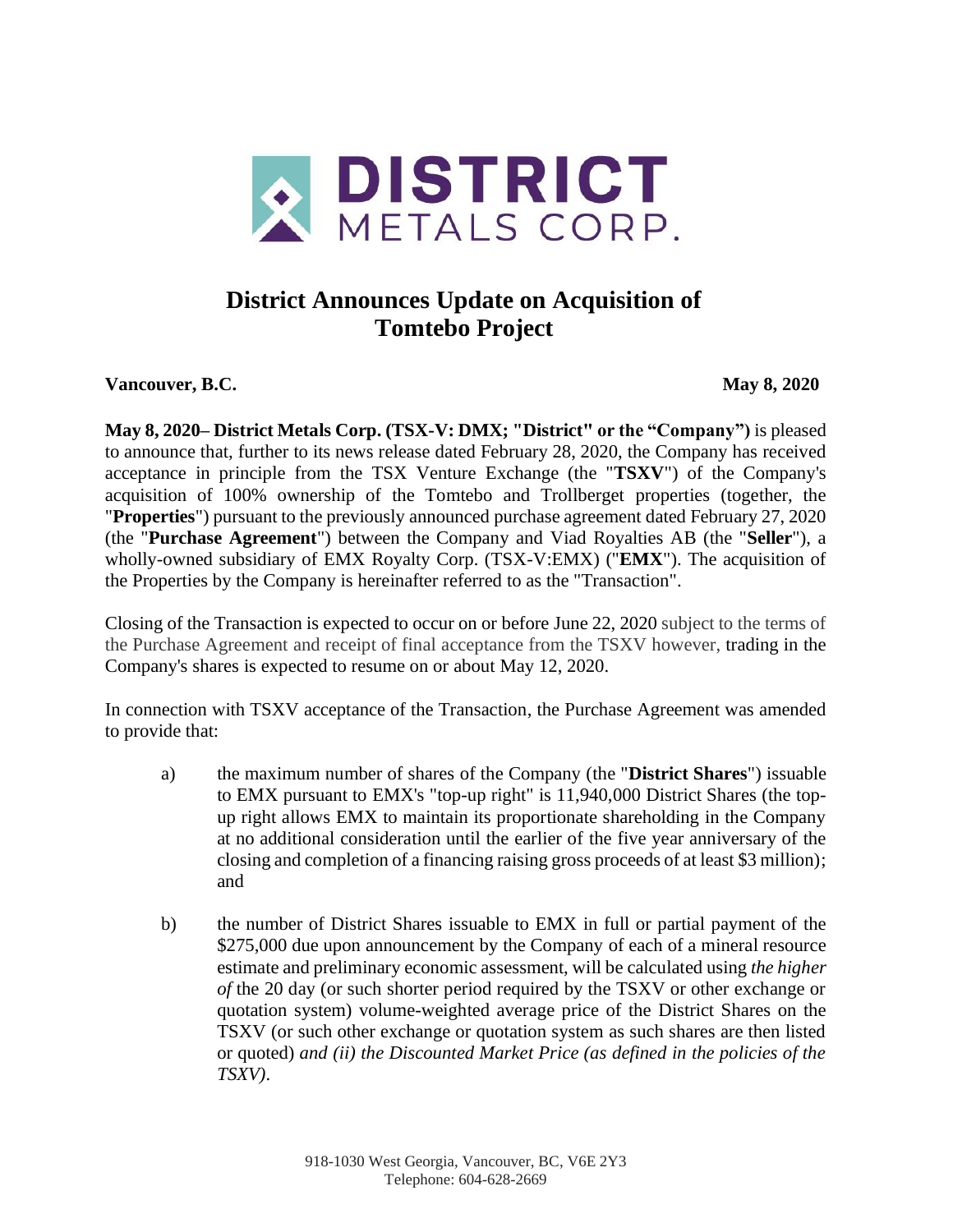For further details regarding the terms of the Transaction, please refer to the Company's news release of February 20, 2020 and the Purchase Agreement (including the aforementioned amendment thereto) filed on the Company's profile on www.sedar.com.

Also in connection with the TSXV's acceptance of the Transaction, the Company confirms that Vector Geological Solutions Inc. ("**Vector**"), a consultant retained by the Company to identify potential mineral properties for acquisition by the Company is *not* a "non-arm's length party" to the Company or EMX and the 500,000 District Shares issuable to Vector as consideration for identifying the Properties and facilitating completion of the proposed Transaction will be issued as follows: (i) 299,140 District Shares, upon the issue by the Company of 3,274,257 District Shares to EMX on closing of the Transaction; (ii) 18,750 District Shares, upon payment by the Company to EMX of the \$35,000 cash payment due at closing of the Transaction; and (iii) as to the balance, upon the issuance by the Company of up to an additional 2,428,133 District Shares to EMX pursuant to the "top-up right" referred to above, in each case, if and to the extent paid or issued within 12 months of closing of the Transaction.

## **About District Metals Corp.**

District Metals Corp. is led by industry professionals with a track record of success in the mining industry. The Company's mandate is to seek out, explore, and develop prospective mineral properties through a disciplined science-based approach to create shareholder value and benefit other stakeholders.

The advanced exploration stage Tomtebo Property is located in the Bergslagen Mining District of south-central Sweden will be the Company's main focus. Tomtebo comprises 5,144 ha, and is situated between the historic Falun Mine and Boliden's Garpenberg Mine that are located 25 km to the northwest and southeast, respectively. Two historic polymetallic mines and numerous polymetallic showings are located on the Tomtebo Property along an approximate 17 km trend that exhibits similar geology, structure, alteration and VMS/SedEx style mineralization as other significant mines within the district. Mineralization that is open at depth and along strike at the historic mines on the Tomtebo Property has not been followed up on, and modern systematic exploration has never been conducted on the Property.

### **Technical Information**

All scientific and technical information in this news release has been prepared by, or approved by Garrett Ainsworth, PGeo, President and CEO of the Company. Mr. Ainsworth is a qualified person for the purposes of National Instrument 43-101 - Standards of Disclosure for Mineral Projects.

Mr. Ainsworth has not verified any of the information regarding any of the properties or projects referred to herein other than the Tomtebo and Trollberget Properties. Mineralization on any other properties referred to herein is not necessarily indicative of mineralization on the Tomtebo and Trollberget Properties.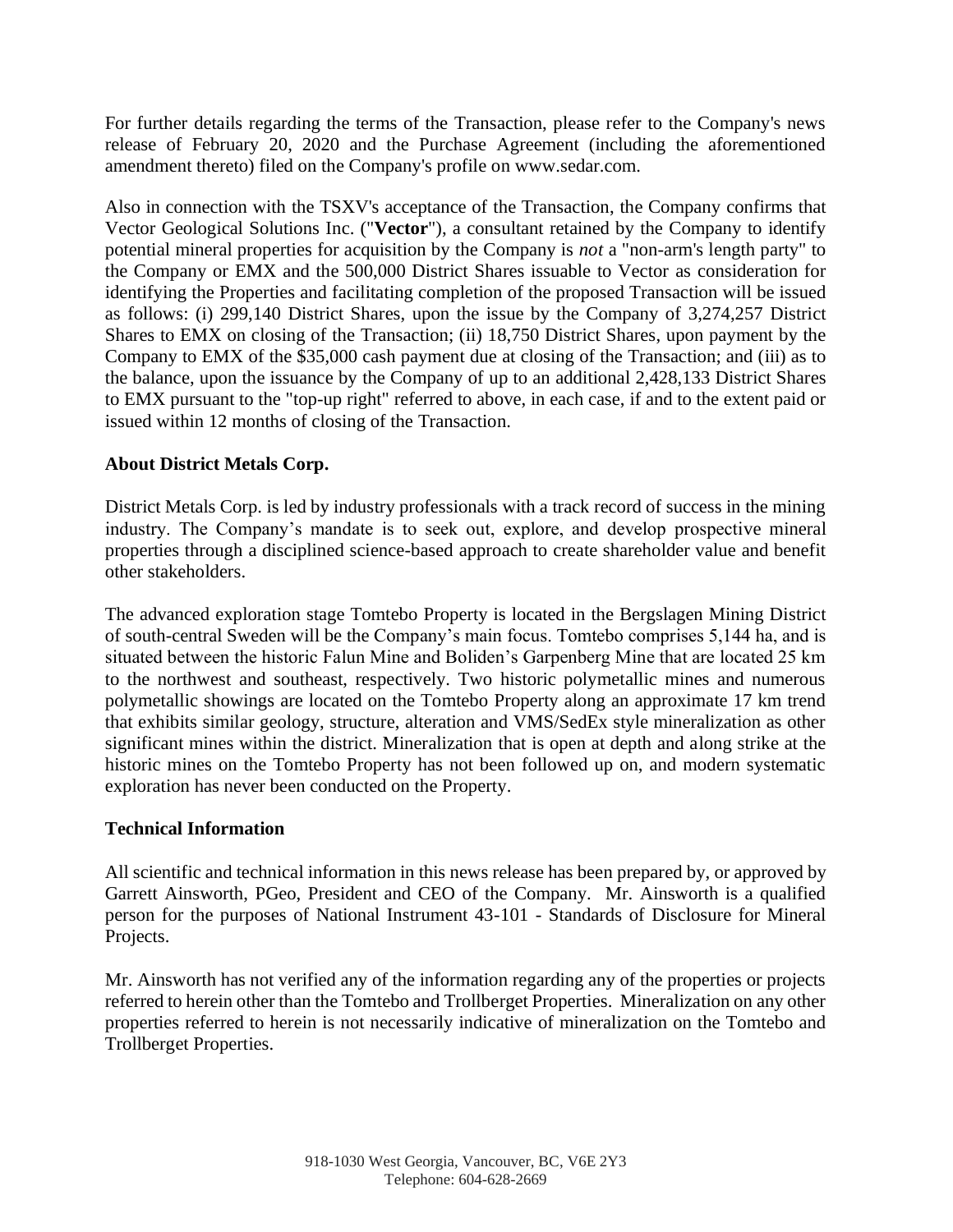On Behalf of the Board of Directors

"*Garrett Ainsworth*"

President and Chief Executive Officer

604-628-2669

#### *Neither TSX Venture Exchange nor its Regulation Services Provider (as that term is defined in policies of the TSX Venture Exchange) accepts responsibility for the adequacy or accuracy of this release.*

#### *Cautionary Statement Regarding "Forward-Looking" Information.*

*This news release contains certain statements that may be considered "forward-looking statements" with respect to District Metals Corp. ("District Metals" or the "Company") within the meaning of applicable securities laws. In some cases, but not necessarily in all cases, forward-looking information can be identified by the use of forwardlooking terminology such as "plans", "targets", "expects" or "does not expect", "is expected", "an opportunity exists", "is positioned", "estimates", "intends", "assumes", "anticipates" or "does not anticipate" or "believes", or variations of such words and phrases or state that certain actions, events or results "may", "could", "would", "might", "will" or "will be taken", "occur" or "be achieved". In addition, any statements that refer to expectations, predictions, indications, projections or other characterizations of future events or circumstances contain forwardlooking information. Statements containing forward-looking information are not historical facts but instead represent management's expectations, estimates and projections regarding future events.*

*Forward-looking statements relating to District Metals include, among other things, statements relating to: timing of the closing of the proposed Transaction including receipt of all regulatory approvals and satisfaction of all other conditions precedent; completion of the expenditure requirements thereunder, future commodity prices; District Metals' planned exploration activities including costs, timing and results thereof; the adequacy of the Company's financial resources and ability to raise additional funds as and when required and on reasonable terms; and timing, receipt and maintenance of all required approvals, consents and permits under applicable legislation.*

*These statements and other forward-looking information are based on opinions, assumptions and estimates made by District Metals in light of its experience and perception of historical trends, current conditions and expected future developments, as well as other factors that the Company believes are appropriate and reasonable in the circumstances, as of the date of this news release, including, without limitation, assumptions about the receipt of all regulatory approvals to the completion of the proposed Transaction; satisfaction of all conditions precedent to completion of the acquisition of the Properties; the Company's ability to raise sufficient capital to fund planned exploration activities, maintain corporate capacity and satisfy the exploration expenditure requirements required by the Purchase Agreement by the times specified therein (failing which the Properties will be forfeited without any repayment to the Company); and stability in financial and capital markets.* 

*Forward-looking information is necessarily based on a number of opinions, assumptions and estimates that, while considered reasonable by District Metals as of the date such statements are made, are subject to known and unknown risks, uncertainties, assumptions and other factors that may cause the actual results, level of activity, performance or achievements to be materially different from those expressed or implied by such forward-looking information, including but not limited to the following factors: a number of conditions precedent must be satisfied for the proposed Transaction to be completed (including regulatory approval); the risk that the Company will be unable to raise sufficient capital to maintain its mineral tenures and concessions in good standing, finance planned exploration (including incurring prescribed exploration expenditures required by the Purchase Agreement) and for general corporate purposes, the risk that the Company will not be able to explore and develop the Properties; the risk that if the required exploration expenditures are not incurred by the time specified therefor the Properties will be forfeited without any repayment of the purchase price; management and conflicts of interest; fluctuations in demand for, and prices of gold, silver and copper; inherent risks of exploration for mineral deposits, including that commercial quantities or grades of minerals may not be discovered; risks associated with the uncertainty of estimates of mineral resources governmental regulations, particularly those applicable to the mineral exploration and development*